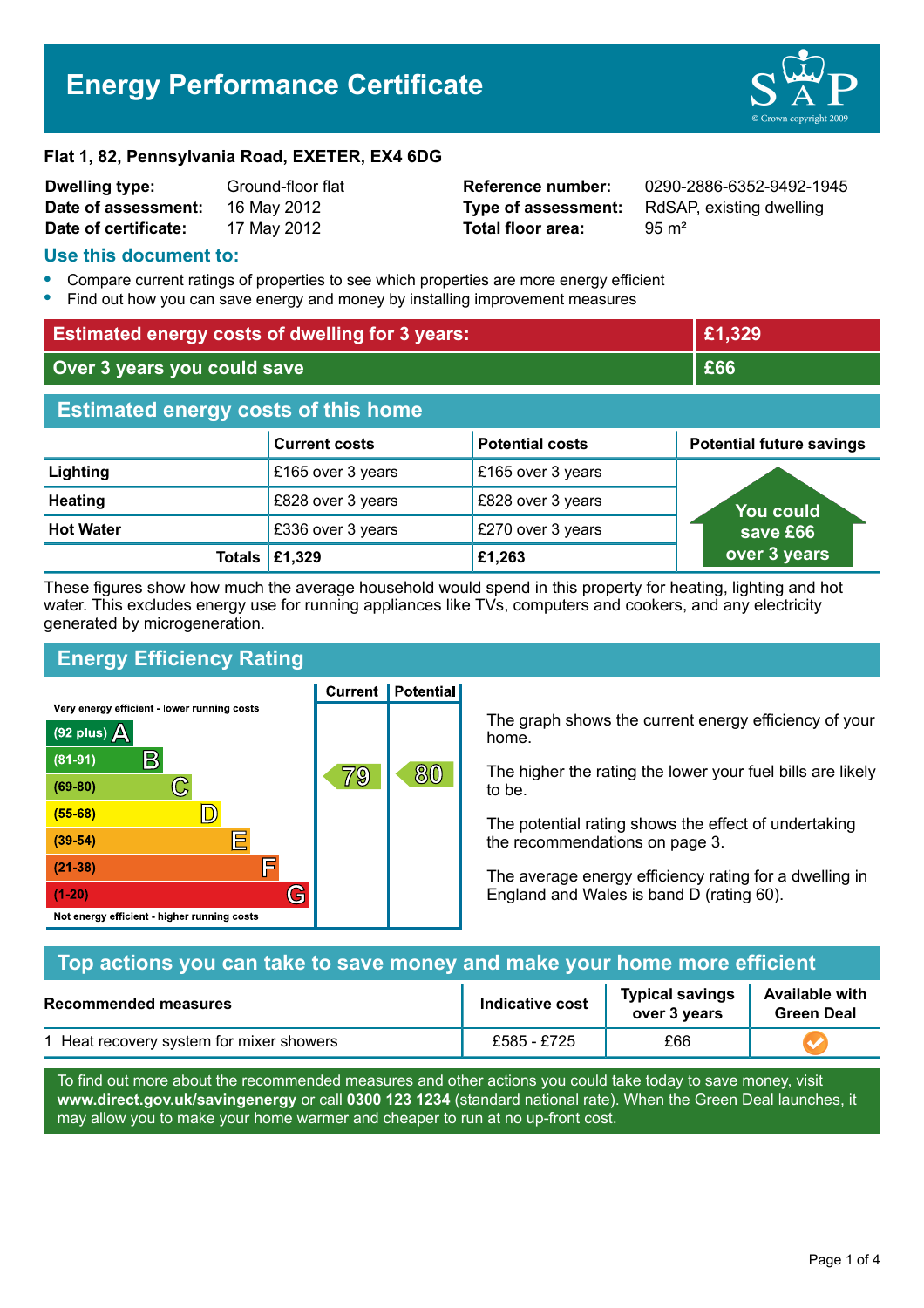# **Summary of this home's energy performance related features**

| <b>Element</b>        | <b>Description</b>                         | <b>Energy Efficiency</b> |
|-----------------------|--------------------------------------------|--------------------------|
| Walls                 | Solid brick, as built, insulated (assumed) | *****                    |
| Roof                  | (another dwelling above)                   |                          |
| Floor                 | Suspended, insulated (assumed)             |                          |
| Windows               | Fully double glazed                        | ★★★☆☆                    |
| Main heating          | Community scheme                           | ★★★★☆                    |
| Main heating controls | Flat rate charging, TRVs                   | ★★★☆☆                    |
| Secondary heating     | None                                       |                          |
| Hot water             | Community scheme                           | ★★★★☆                    |
| Lighting              | Low energy lighting in all fixed outlets   | *****                    |

Current primary energy use per square metre of floor area: 105 kWh/m² per year

The assessment does not take into consideration the physical condition of any element. 'Assumed' means that the insulation could not be inspected and an assumption has been made in the methodology based on age and type of construction.

## **Low and zero carbon energy sources**

Low and zero carbon energy sources are sources of energy that release either very little or no carbon dioxide into the atmosphere when they are used. Installing these sources may help reduce energy bills as well as cutting carbon. There are none provided for this home.

# **Opportunity to benefit from a Green Deal on this property**

When the Green Deal launches, it may enable tenants or owners to improve the property they live in to make it more energy efficient, more comfortable and cheaper to run, without having to pay for the work upfront. To see which measures are recommended for this property, please turn to page 3. You can choose which measures you want and ask for a quote from an authorised Green Deal provider. They will organise installation by an authorised installer. You pay for the improvements over time through your electricity bill, at a level no greater than the estimated savings to energy bills. If you move home, the Green Deal charge stays with the property and the repayments pass to the new bill payer.

For householders in receipt of income-related benefits, additional help may be available.

To find out more, visit **www.direct.gov.uk/savingenergy** or call **0300 123 1234**.

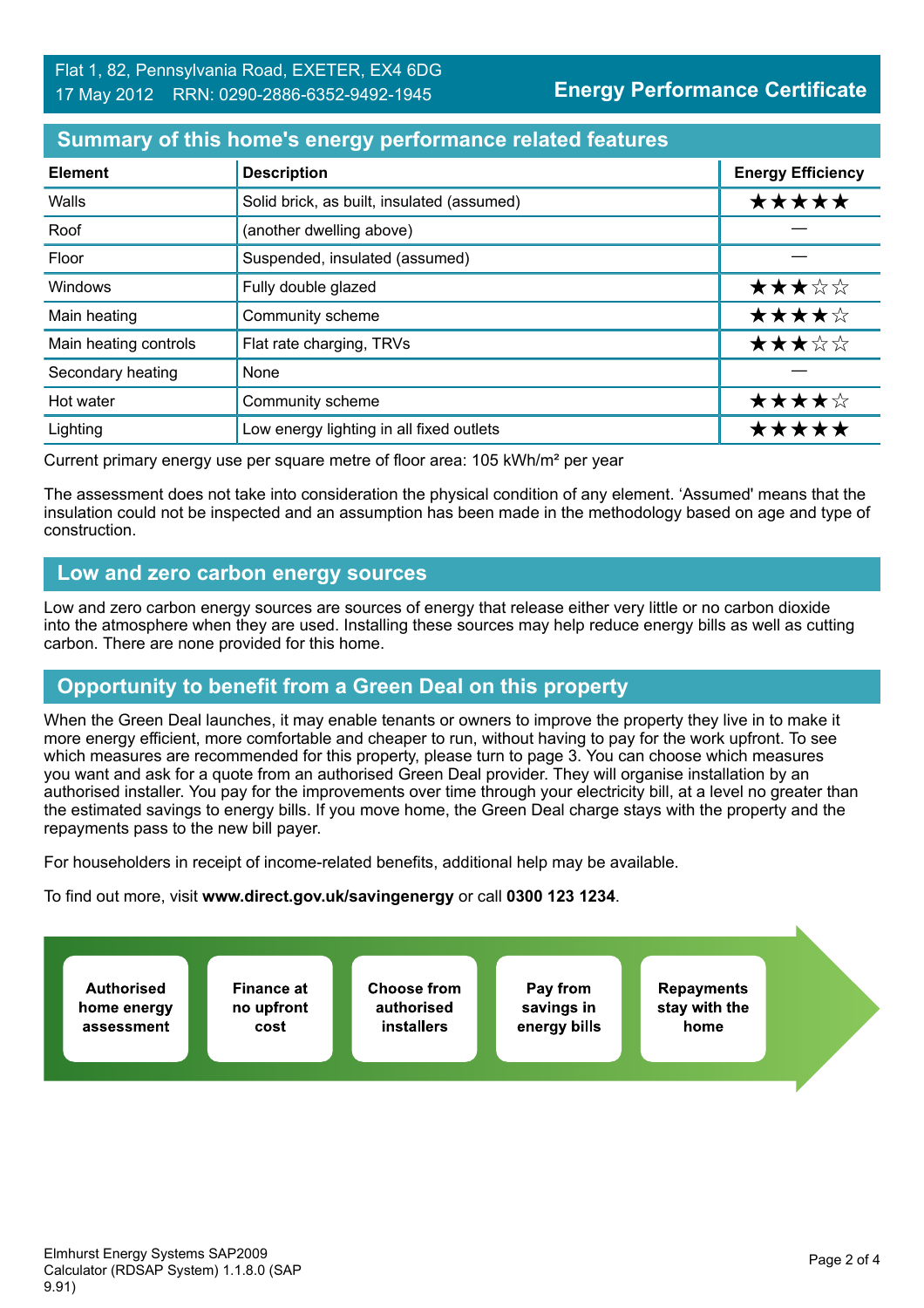## **Recommendations**

The measures below will improve the energy performance of your dwelling. The performance ratings after improvements listed below are cumulative; that is, they assume the improvements have been installed in the order that they appear in the table. Further information about the recommended measures and other simple actions you could take today to save money is available at **www.direct.gov.uk/savingenergy**. Before installing measures, you should make sure you have secured the appropriate permissions, where necessary. Such permissions might include permission from your landlord (if you are a tenant) or approval under Building Regulations for certain types of work.

Measures with a green tick are likely to be fully financed through the Green Deal, when the scheme launches, since the cost of the measures should be covered by the energy they save. Additional support may be available for homes where solid wall insulation is recommended. If you want to take up measures with an orange tick  $\langle \cdot \rangle$ , be aware you may need to contribute some payment up-front.

| <b>Recommended measures</b>            | Indicative cost | Typical savings<br>per year | <b>Rating after</b><br>improvement | <b>Green Deal</b><br>finance |
|----------------------------------------|-----------------|-----------------------------|------------------------------------|------------------------------|
| Heat recovery system for mixer showers | £585 - £725     | £22                         | <b>C80</b>                         |                              |